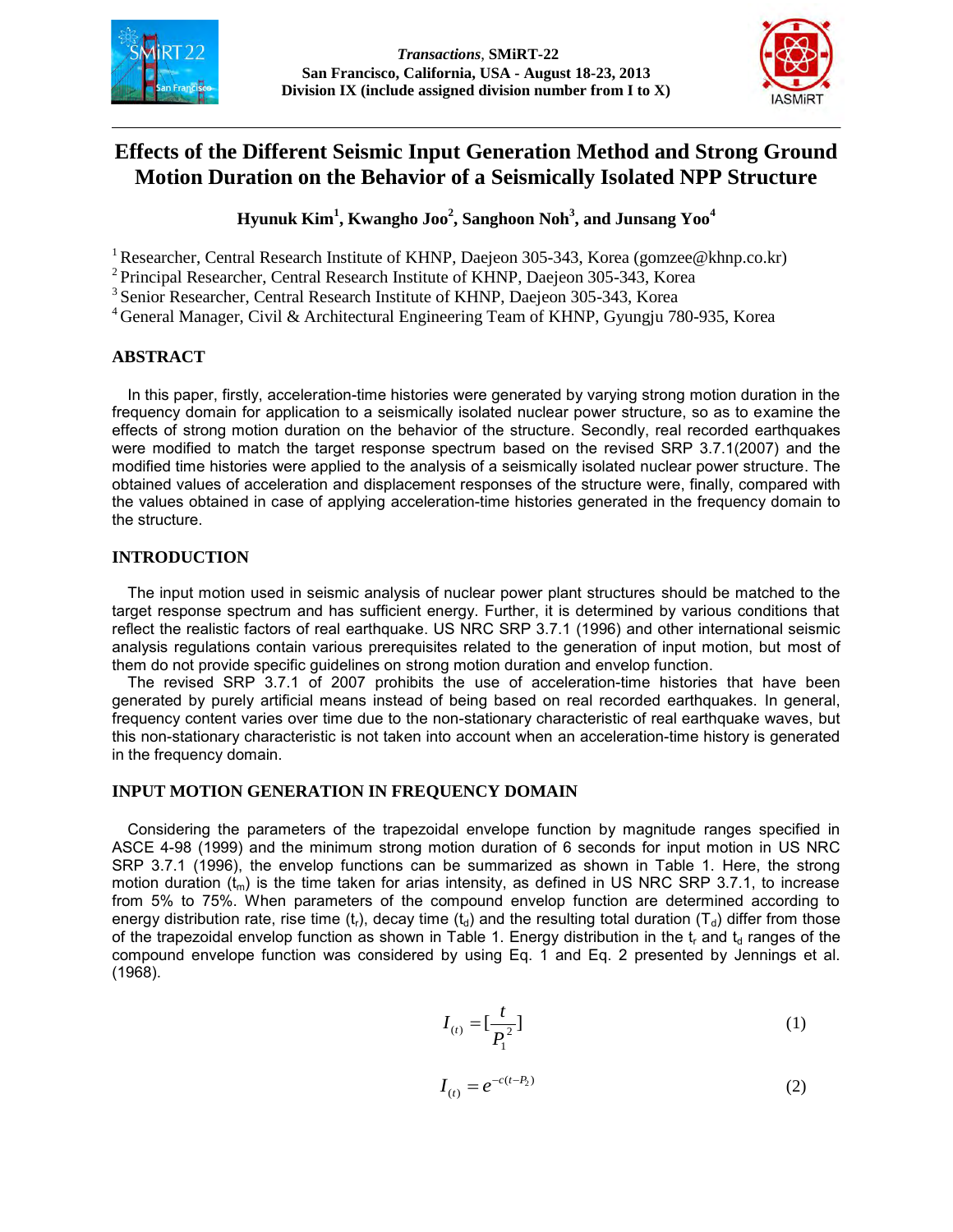In this research, acceleration-time histories were matched to the RG 1.60 design response spectrum of US NRC, and five of each following the compound envelope function were generated for each magnitude range as shown in bold in Table 1. The PGA of the generated time histories was 0.3 g. The values in parenthesis represent the parameters of the compound envelope function based on NUREG/CR 6922 (2006).

| M                | (sec)<br>t.    |                 | $t_m$ (sec)    |       | $t_d$ (sec) |            | $T_d$ (sec) |           |
|------------------|----------------|-----------------|----------------|-------|-------------|------------|-------------|-----------|
|                  | Trap.          | Comp.           | Trap.          | Comp. | Trap.       | Comp.      | Trap.       | Comp.     |
| $7.0 - 7.5$      | $\overline{2}$ | $2.8(2.2-3.0)$  | $13(9.8-12.9)$ |       | Q           | $21.6(-)$  | 24          | $37.4(-)$ |
| $6.5 \sim 7.0$   | 1.5            | $2.1(1.8-2.2)$  | 10 $(7.4-9.8)$ |       |             | 16.6 $(-)$ | 18.5        | $28.8(-)$ |
| $6.0 \times 6.5$ |                | 1.5 $(1.5-1.8)$ | $7(5.9-7.4)$   |       |             | 11.6 $(-)$ | 13          | $20.1(-)$ |

Table 1: Strong Motion Duration and Envelope Function Parameters for Each Case.

## **MODELING OF THE STRUCTURE**

In this research, the mass and stiffness information of the APR 1400 nuclear power structure was modified to represent translational motion only. The natural frequency in the first mode was 0.19 seconds in the fixed base condition, and 2.0 seconds in case of base isolation.

### **NONLINEAR TIME DOMAIN ANALYSIS (I)**

Structural analysis was carried out using totally fifteen acceleration-time histories generated for 3 cases. Based on the median and mean of displacement and acceleration response, the effects of strong motion duration on the response of a seismically isolated nuclear power structure were analyzed. Excitation was applied to a single direction for the target structure. Since the first mode shape was a translation in the x-direction, analysis was limited to x-directional excitation.



Figure 1. the Analysis Model and 1<sup>st</sup> Mode Shape of the Seismically Isolated Nuclear Power Structure.

During the generation of acceleration-time history, the difference in total duration by case leads to a difference in time interval of acceleration-time histories because the amount of data generated from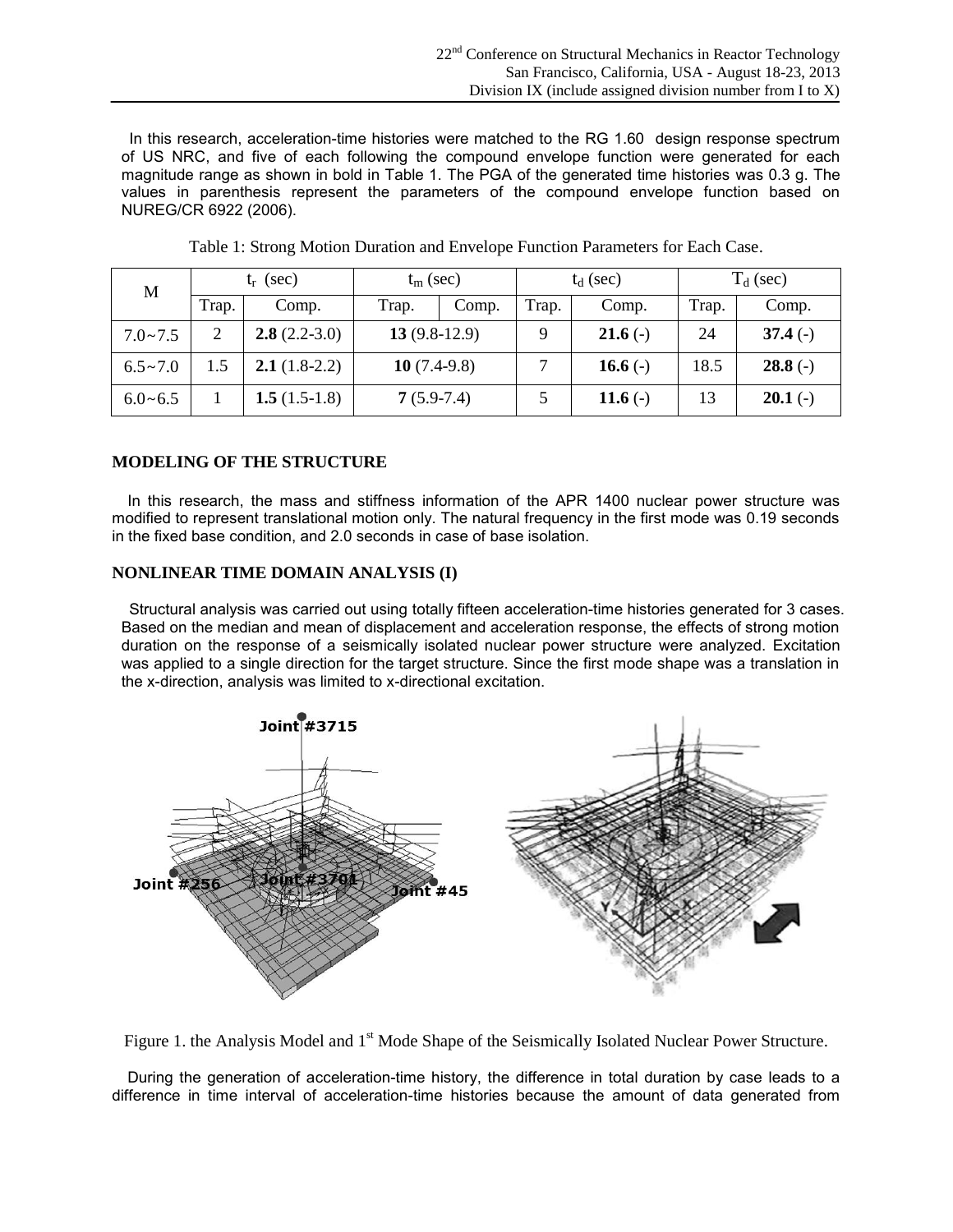inverse fourier transform in the frequency domain is applied as  $2<sup>n</sup>$ . To examine the effects of the difference in time interval on acceleration and displacement responses, comparative analyses using each generated acceleration-time history at a time interval of 3.5 ms and 7.0 ms when magnitude was between 6.5 and 7.0 were conducted. As indicated in Table 2, the analysis results for Joint 3715 show that the difference in time interval hardly affects displacement and acceleration response of the target structure.

|                       |                             |                       | Displacement (cm)     | Acceleration $(g)$    |                       |  |
|-----------------------|-----------------------------|-----------------------|-----------------------|-----------------------|-----------------------|--|
|                       | No.                         | $\Delta t = 3.5$ (ms) | $\Delta t = 7.0$ (ms) | $\Delta t = 3.5$ (ms) | $\Delta t = 7.0$ (ms) |  |
|                       |                             |                       | 10.4                  | 0.159                 |                       |  |
|                       | $\mathcal{D}_{\mathcal{L}}$ |                       | 13.1                  | 0.169                 |                       |  |
| M 6.5-7.0<br>(10 sec) | 3                           |                       | 13.9                  | 0.167                 |                       |  |
|                       | $\overline{4}$              |                       | 14.0                  | 0.167                 |                       |  |
|                       |                             | 14.3                  | 14.2                  | 0.169                 |                       |  |

Table 2: Evaluation of the Effect of the Time Interval on Structural Responses.

Table 3 shows the results of analyzing a seismically isolated nuclear power structure (Joint 3715) using totally ninety acceleration-time histories generated for 3 cases. Even though the strong motion duration increases, the displacement and acceleration responses did not show remarkable trends. All the results may be due to the limited data, but it can be concluded that longer strong motion duration does not necessarily produce conservative results for artificial time histories, which exceed the minimum requirement of 6 seconds specified in US NRC SRP 3.7.1.

|                                  |                | Displ.<br>(cm) | Acc.<br>(g) | No. | Displ.<br>(cm) | Acc.<br>(g) | No. | Displ.<br>(cm) | Acc.<br>(g) | Min. / Max.<br>(Mean)  |                            |
|----------------------------------|----------------|----------------|-------------|-----|----------------|-------------|-----|----------------|-------------|------------------------|----------------------------|
|                                  | No.            |                |             |     |                |             |     |                |             | Displ.<br>(cm)         | Acc.<br>(g)                |
|                                  | $\mathbf{1}$   | 13.9           | 0.153       | 11  | 11.9           | 0.144       | 21  | 13.7           | 0.165       |                        |                            |
|                                  | $\overline{2}$ | 14.4           | 0.157       | 12  | 12.5           | 0.148       | 22  | 9.7            | 0.129       | 9.7/<br>14.4<br>(12.5) | 0.129/<br>0.165<br>(0.149) |
|                                  | 3              | 14.4           | 0.165       | 13  | 12.8           | 0.151       | 23  | 9.8            | 0.131       |                        |                            |
|                                  | $\overline{4}$ | 12.3           | 0.139       | 14  | 13.2           | 0.155       | 24  | 10.0           | 0.134       |                        |                            |
| $\mathbf M$                      | 5              | 12.4           | 0.145       | 15  | 13.5           | 0.158       | 25  | 10.2           | 0.136       |                        |                            |
| $6.0 - 6.5$<br>$(7 \text{ sec})$ | 6              | 12.0           | 0.148       | 16  | 13.9           | 0.162       | 26  | 10.4           | 0.136       |                        |                            |
|                                  | $\tau$         | 11.6           | 0.146       | 17  | 13.8           | 0.163       | 27  | 12.6           | 0.160       |                        |                            |
|                                  | 8              | 11.4           | 0.135       | 18  | 13.7           | 0.164       | 28  | 14.3           | 0.152       |                        |                            |
|                                  | 9              | 11.2           | 0.136       | 19  | 13.4           | 0.164       | 29  | 12.8           | 0.143       |                        |                            |
|                                  | 10             | 11.5           | 0.141       | 20  | 13.7           | 0.165       | 30  | 12.9           | 0.144       |                        |                            |

Table 3: Comparison of Responses by Varying Strong Motion Duration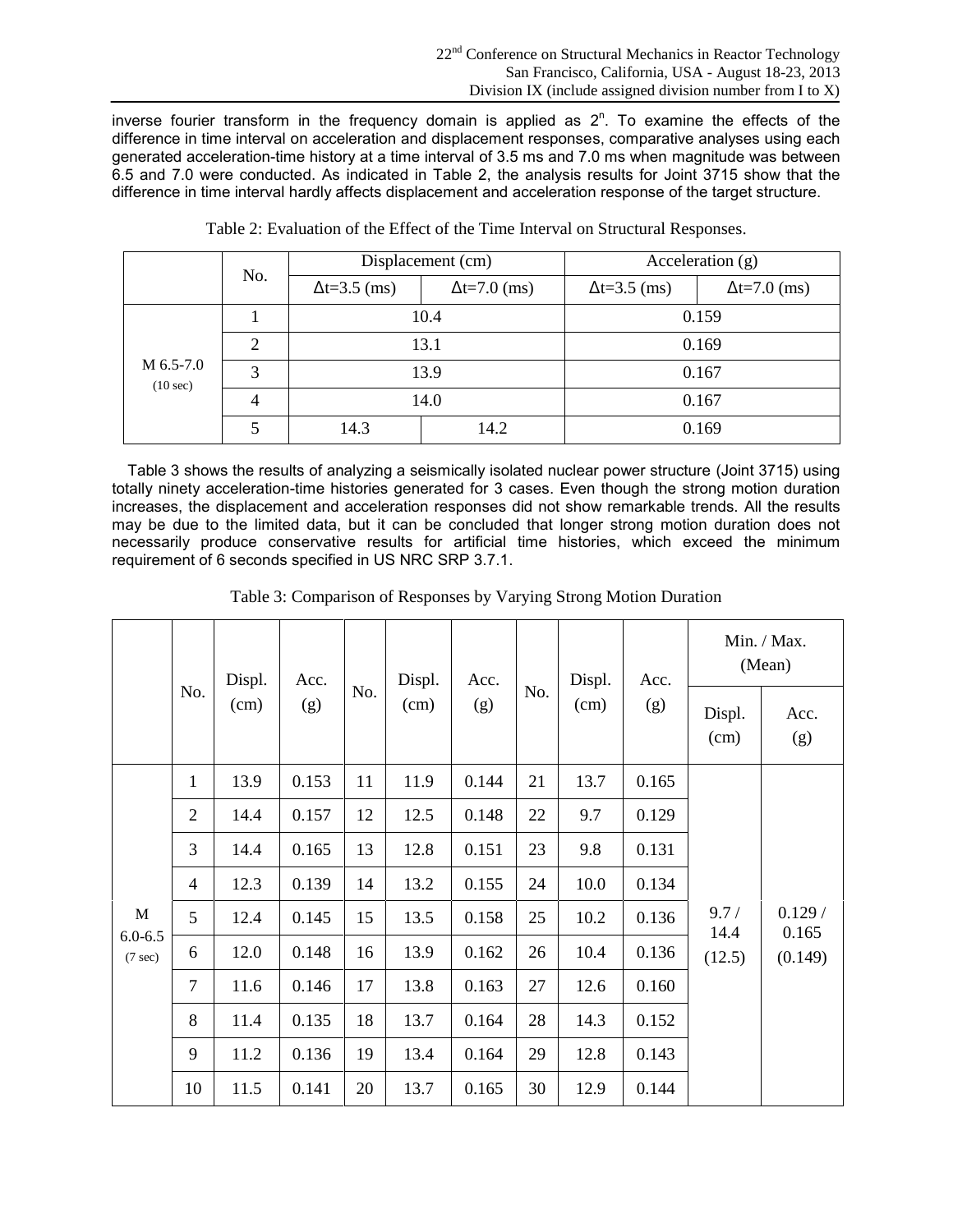22<sup>nd</sup> Conference on Structural Mechanics in Reactor Technology San Francisco, California, USA - August 18-23, 2013 Division IX (include assigned division number from I to X)

|                         |                | Displ.<br>(cm) | Acc.<br>(g) |     | Displ.<br>(cm) | Acc.<br>(g) | No. | Displ.<br>(cm) | Acc.<br>(g) | Min. / Max.<br>(Mean)  |                            |
|-------------------------|----------------|----------------|-------------|-----|----------------|-------------|-----|----------------|-------------|------------------------|----------------------------|
|                         | No.            |                |             | No. |                |             |     |                |             | Displ.<br>(cm)         | Acc.<br>(g)                |
|                         | $\mathbf{1}$   | 10.4           | 0.159       | 11  | 12.2           | 0.160       | 21  | 11.2           | 0.136       |                        | 0.130/<br>0.178<br>(0.154) |
|                         | $\mathbf{2}$   | 13.1           | 0.169       | 12  | 12.3           | 0.160       | 22  | 10.6           | 0.154       |                        |                            |
|                         | 3              | 13.9           | 0.167       | 13  | 12.2           | 0.160       | 23  | 8.5            | 0.130       |                        |                            |
|                         | $\overline{4}$ | 14.0           | 0.167       | 14  | 16.6           | 0.176       | 24  | 10.7           | 0.141       | 8.5/<br>16.6<br>(12.7) |                            |
| M                       | 5              | 14.3           | 0.169       | 15  | 16.5           | 0.178       | 25  | 9.5            | 0.134       |                        |                            |
| $6.5 - 7.0$<br>(10 sec) | 6              | 15.1           | 0.166       | 16  | 11.6           | 0.135       | 26  | 16.5           | 0.178       |                        |                            |
|                         | $\tau$         | 14.5           | 0.161       | 17  | 11.4           | 0.138       | 27  | 12.5           | 0.139       |                        |                            |
|                         | 8              | 13.3           | 0.157       | 18  | 10.6           | 0.142       | 28  | 13.6           | 0.151       |                        |                            |
|                         | 9              | 13.2           | 0.157       | 19  | 11.3           | 0.139       | 29  | 14.5           | 0.156       |                        |                            |
|                         | 10             | 12.1           | 0.158       | 20  | 11.8           | 0.140       | 30  | 11.6           | 0.135       |                        |                            |
|                         | $\mathbf{1}$   | 10.3           | 0.142       | 11  | 11.2           | 0.150       | 21  | 10.6           | 0.144       |                        |                            |
|                         | $\mathbf{2}$   | 11.7           | 0.135       | 12  | 11.1           | 0.151       | 22  | 10.9           | 0.145       |                        |                            |
|                         | 3              | 13.2           | 0.159       | 13  | 11.1           | 0.158       | 23  | 11.5           | 0.147       |                        |                            |
|                         | $\overline{4}$ | 13.9           | 0.166       | 14  | 11.4           | 0.161       | 24  | 11.5           | 0.148       |                        |                            |
| M                       | 5              | 14.2           | 0.167       | 15  | 11.7           | 0.158       | 25  | 11.3           | 0.152       | 10.3 /<br>14.2         | 0.135/<br>0.167            |
| $7.0 - 7.5$<br>(13 sec) | 6              | 11.2           | 0.147       | 16  | 11.7           | 0.154       | 26  | 11.1           | 0.153       | (11.5)                 | (0.151)                    |
|                         | $\tau$         | 10.3           | 0.140       | 17  | 11.6           | 0.150       | 27  | 11.1           | 0.151       |                        |                            |
|                         | 8              | 12.8           | 0.153       | 18  | 11.5           | 0.149       | 28  | 11.0           | 0.151       |                        |                            |
|                         | 9              | 12.5           | 0.155       | 19  | 11.4           | 0.149       | 29  | 10.9           | 0.149       |                        |                            |
|                         | 10             | 12.0           | 0.153       | 20  | 11.3           | 0.148       | 30  | 10.7           | 0.148       |                        |                            |

## **INPUT MOTION GENERATION IN TIME AND FREQUENCY DOMAIN**

One method of generating an acceleration-time history in the time domain is the nonstationary spectral matching technique, proposed by Lilhanand & Tseng (1987; 1988). This technique involves modification of real recorded earthquakes of which response spectra do not matched to the target response spectrum. The modified acceleration-time histories maintain similar nonstationary characteristics to real earthquakes,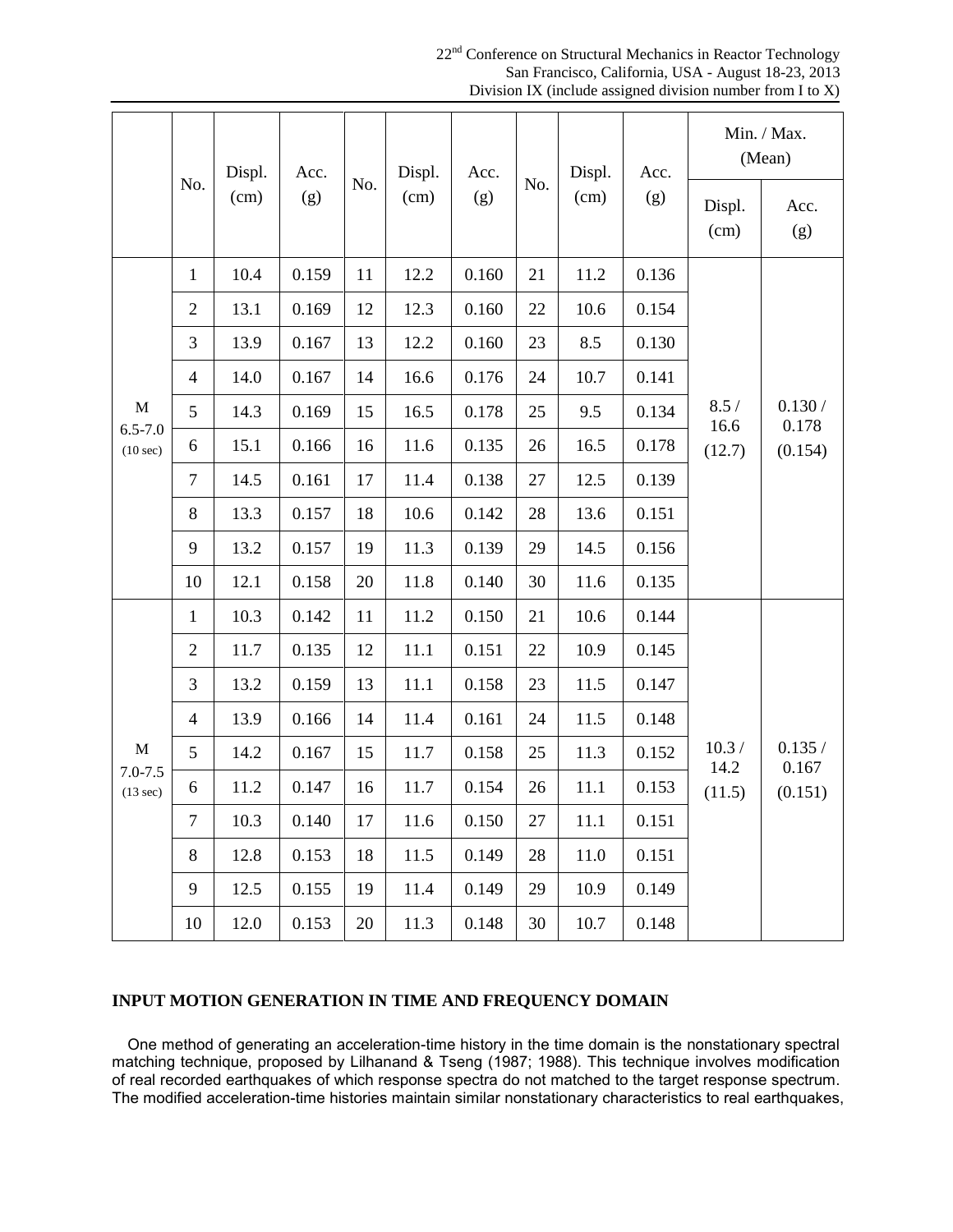and the response spectra of the time histories have the same amplitude as the target response spectrum in all frequency ranges. In other words, the change in response spectrum ( $\delta R_i$ ) arising from adding an acceleration-time history δa(t) for modification at a certain time (ti) becomes equal to the difference between the target response spectrum and response spectrum of considered time history (ΔRi). Under this technique, the wavelet function can be seen as the key determinant of δa(t). In this study, RSP Match -09 was used in the matching of acceleration-time histories to the target response spectrum. The wavelet function was an improved tapered cosine wavelet, which does not lead to drifts in velocity and displacement. Based on the 1999 Chi-Chi earthquakes of Taiwan and the 1999 Cape Mendocino earthquakes, the nonstationary spectral matching technique was applied to generate acceleration-time histories to match the US NRC RG 1.60 design response spectrum. The PGA of time-histories was scaled to 0.3 g. Table 4 summarizes the information of real earthquake waves used in this study including station name.

| Name               | Year | <b>Station</b><br>Name | М   | 'km  | Site<br>Class | $V_{S30} \n(m/s)$ | <b>PGA</b><br>(g) | PGV<br>(cm/sec) | <b>PGD</b><br>(cm) |
|--------------------|------|------------------------|-----|------|---------------|-------------------|-------------------|-----------------|--------------------|
| Chi-Chi            | 1999 | <b>TCU072</b>          | 7.6 | 7.03 | $\subset$     | 468.1             | 0.4033            | 60.08           | 36.25              |
| Cape.<br>Mendocino | 1992 | Cape<br>Mendocino      | 7.0 | 6.96 |               | 513.7             | 1.3455            | 90.38           | 27.79              |

Table 4: Information about Real Earthquake Waves used in this Study



Figure 2. Spectral Matched Results of Chi-Chi Earthquake.



(a) Short Time Fourier Transform of Chi-Chi Earthquake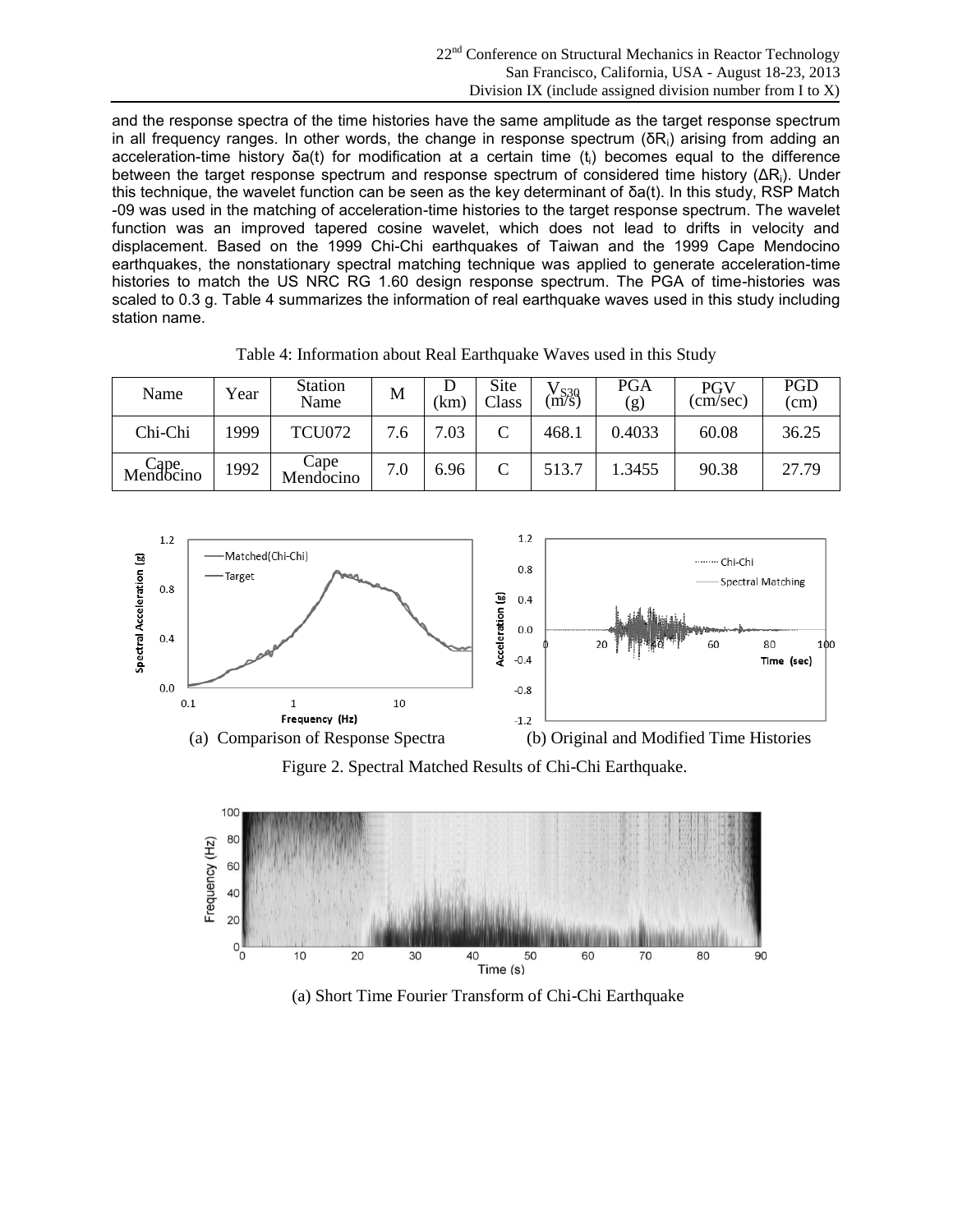

(b) Short Time Fourier Transform of Modified Time History

Figure 3. Comparison of Nonstationary Characteristics between Original and Modified Time Histories

Acceleration-time histories were generated in the frequency domain to allow comparison with those generated by the nonstationary spectral matching technique in the time domain. The target response spectrum and strong motion duration  $(t_m)$  were the common denominator, and the compound envelope function was applied. Rise time  $(t_1)$  and decay time  $(t_0)$  were determined by the energy distribution rate for an arias intensity of 5-75%. The PGA of the generated acceleration-time histories was scaled to 0.3 g, which coincides with the PGA for those generated in the time domain. The characteristics of the envelop functions are summarized in Table 5.

Table 5: Parameters Determining the Envelope Functions based on Modified Time Histories.

| <b>Artificial Time History</b> | $\mathfrak{t}_{r}$ (sec) | $t_{\rm m}$ (sec) | $L_1$ (sec) | $\Gamma_d$ (sec) |
|--------------------------------|--------------------------|-------------------|-------------|------------------|
| Based on Chi-Chi               |                          | 14.4              | 23.9        |                  |
| Based on Cape Mendocino        |                          | ے . د             |             | 15.0             |

### **NONLINEAR TIME DOMAIN ANALYSIS (II)**

So as to compare structural responses according to the input generation method, structural analyses were performed for a total of ten acceleration-time histories (five for each modified time history) generated in frequency domain and the other analyses were conducted using two modified acceleration-time histories. Mean and median values were obtained for five acceleration-time histories of each case and the results were compared with the results using each modified time history. During nonlinear time domain analysis, excitation was applied in one direction only. Table 6 shows the analysis results. Compared to artificially generated waves in the frequency domain, both displacement and acceleration response were relatively large when the modified Chi-Chi time was applied to the analysis. On the other hand, the modified Cape Mendocino time history with a strong motion duration of 5.2 seconds resulted in a similar displacement but relatively smaller acceleration.

Table 6: Comparison of the Acceleration and Displacement Responses of the Top Points of the Structure

| Time History Generation Method |                         | Mean / Median     | Remark             |               |
|--------------------------------|-------------------------|-------------------|--------------------|---------------|
|                                |                         | Displacement (cm) | Acceleration $(g)$ |               |
| Frequency                      | based on Chi-Chi        | 9.5/9.5           | 0.132 / 0.131      | 5 Analyses    |
| Domain                         | based on Cape Mendocino | 12.9/13.2         | 0.165 / 0.151      | for Each Case |
| Time<br>Domain                 | Chi-Chi                 | 14.4              | 0.158              | 1 Analysis    |
|                                | Cape Mendocino          | 13.3              | 0.149              |               |